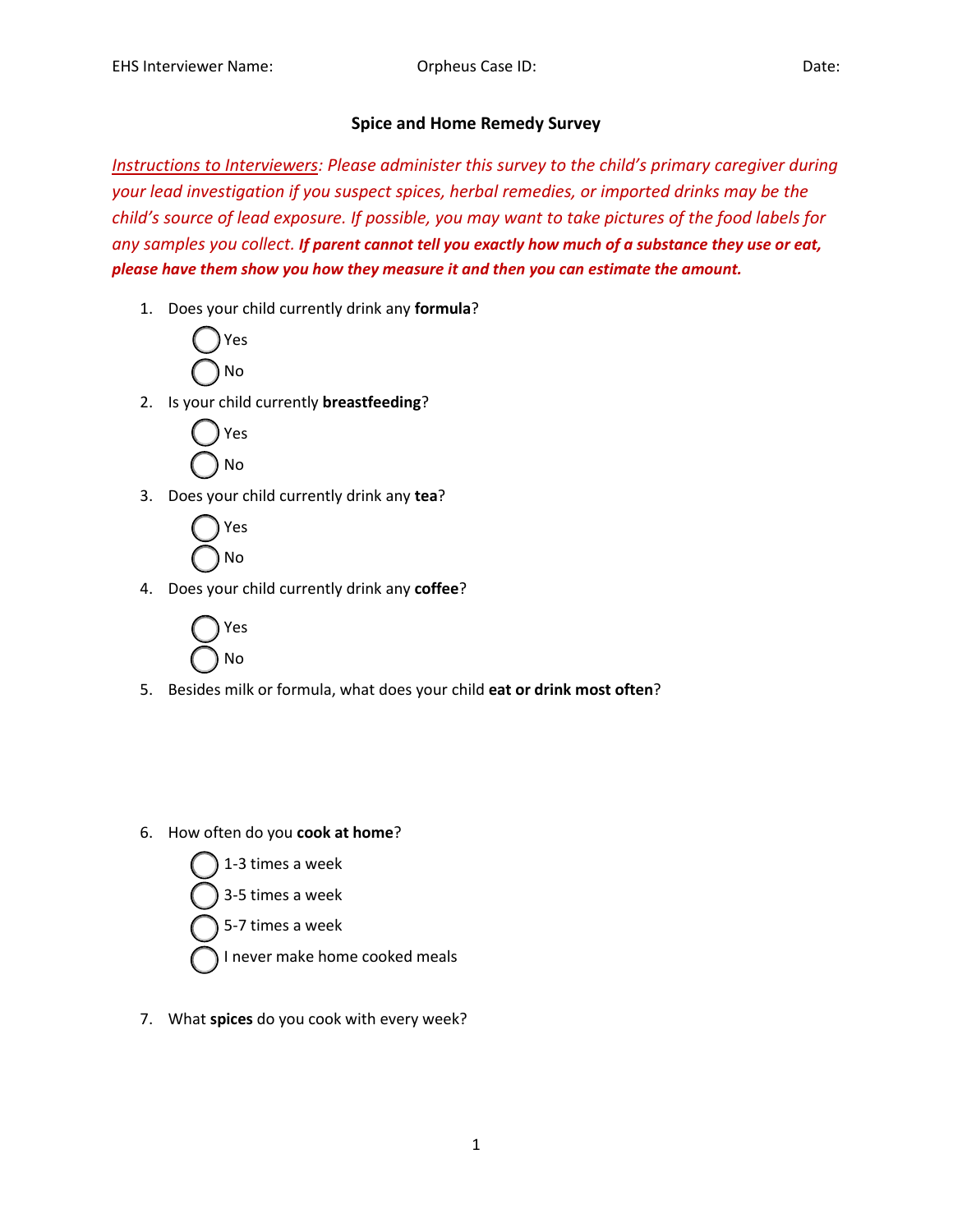

8a. If yes, **which foods** does your child eat cooked with the spices listed in **7**?

8b. If no, do you cook **separate foods** that have no spices for your child?



9. **How much** of each spice do you typically put in foods listed in **8a**? *Approximate measurements of each spice in teaspoon, tablespoons, cups, or fractions of those measurements.*

10. **How big of a portion** does your child eat of foods listed in **8a?** *List each food one by one and request a separate portion size for each type of food as you list it. May have to give an example (1 cup of soup…)*

11. Is there **any time of year** (such as holidays) in which your child eats more of foods listed in **8a** than others?



11a. If yes, **please explain** what those times of year are for each food.

12. Does your child take any **herbal supplements, traditional medicine, or vitamins**?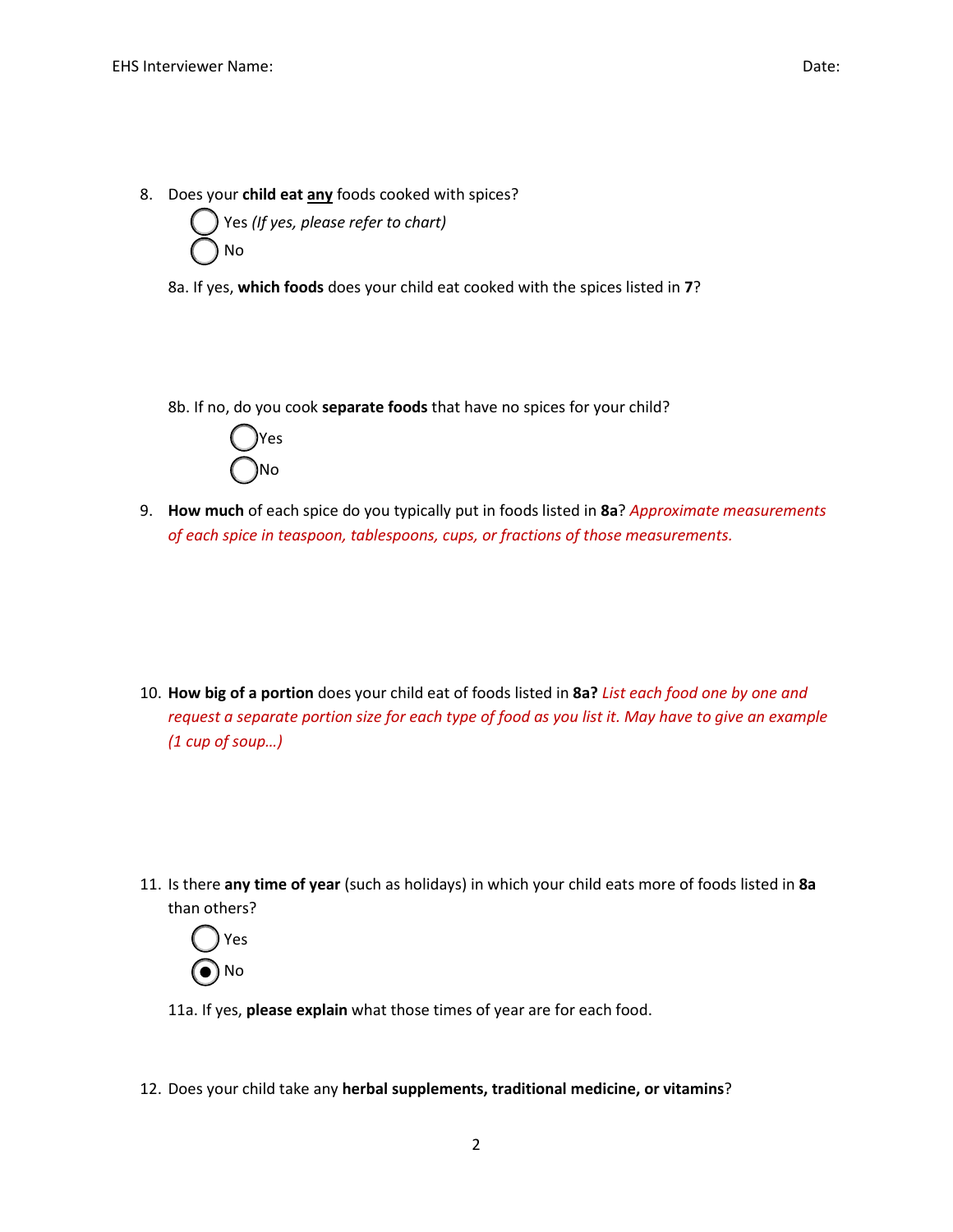Yes (If yes, please list them on the next page) o No

13. Are there any **home remedies** you make or buy that have spices in them, such as "turmeric milk"?



*Instructions to Interviewers: On the next page, please list any herbal supplements or home remedies that the child takes and where the family gets the spices from:*